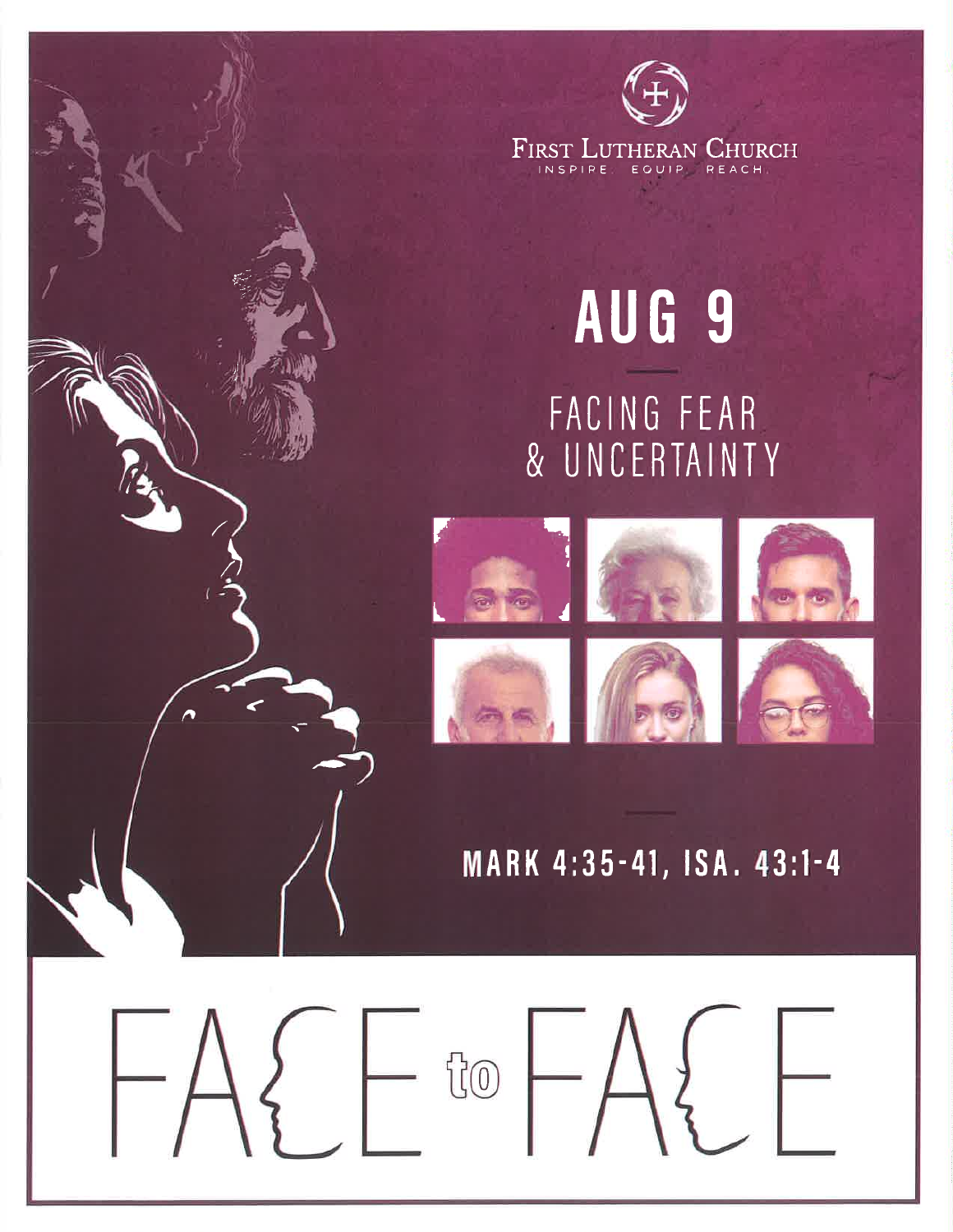

619 BROADWAY, FARGO ND | 701.235.7389 | WWW.FLCFARGO.ORG |

## **FIRST LUTHERAN CHURCH** INSPIRE. EQUIP. REACH.

## WELCOME! If your life has been a moral victory or a scarlet letter... **WELCOME.** We are just glad you are here.

Please make yourself at home and let us know if there is anything you need. This bulletin will help you navigate worship at First Lutheran and opportunities to serve and connect with our faith community.



**WHAT ARE WE ABOUT?** We want to make Jesus famous. It is as simple as that. Our purpose in gathering here today is to make Jesus known and to know him better. Because if this isn't about Jesus, it isn't worth doing.

**WORSHIP** We believe that all instruments, all voices and

all people should praise the Lord. We do not worship a



work our way through the

COVID-19 environment.



**CONNECTING We would love** to get to know you better. Peruse our website for ways to connect through service, study, or community-building events.

**COMMUNION** Watch for

details in the upcoming weeks

**Communion. Serving practices** 

are being studied to provide a

safe, no-contact process as we

about resuming serving Holy



"style," we worship Jesus.

**Traditional Worship follows a** liturgy and the music centers around the organ and piano. The order of worship is inserted into the bulletin. [9 a.m. Sundays in the Sanctuary on the north end of the church; 1:30 p.m. Wednesdays in the Sanctuary]



**Celebration Worship uses a** praise band and the order of worship and song lyrics are projected on the wall. [9 & 11 a.m. **Sundays in the New Celebration** Center on the west end of the *church*]

Please join us in The Great Hall 10-11 a.m. on Sundays for coffee, cookies, and conversation.



**OFFERING** We give tithes and offerings as an act of worship, obedience, and thanksgiving. If you are a guest, you are not expected or obligated to give.



**BELONGING If you would like** to call FLC your church home, come to our "Belong" class. **Contact Marty Tollefson at** mtollefson@flcfargo or 701.235.7389 for more information. Our next Belong! class will be held in September.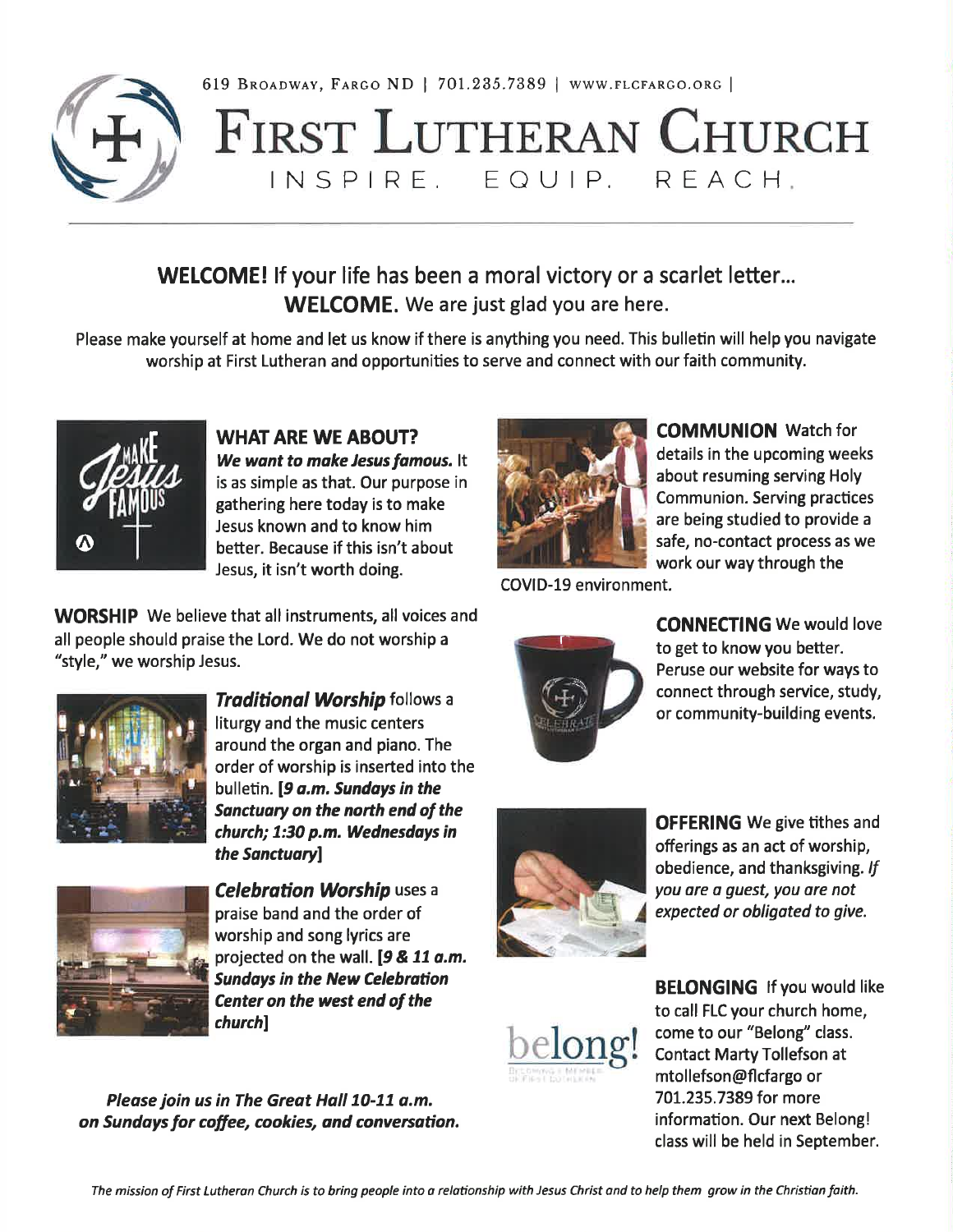## *August 9, 2020:* **Celebration Worship Face to Face:** *Facing Fear & Uncertainty*

| <b>WELCOME</b>                                                                                                                                                                                                                                                                                                             | <b>SONG:</b> Through All Of It                                                                                                                                                                                 |
|----------------------------------------------------------------------------------------------------------------------------------------------------------------------------------------------------------------------------------------------------------------------------------------------------------------------------|----------------------------------------------------------------------------------------------------------------------------------------------------------------------------------------------------------------|
| <b>OPENING SONG:</b> God of All My Days                                                                                                                                                                                                                                                                                    | <b>SCRIPTURE:</b><br>Mark 4:35-41<br>Isaiah $43:1-4$                                                                                                                                                           |
| <b>CELEBRATION OF HOLY BAPTISM: (11 a.m.)</b><br>Rhett James Harrison.<br>son of Allison and Shaun Harrison                                                                                                                                                                                                                | <b>MESSAGE:</b> Pastor Marty Tollefson                                                                                                                                                                         |
| <b>QUIET TIME</b>                                                                                                                                                                                                                                                                                                          | <b>MUSICAL MEDITATION/OFFERING:</b><br>Hold On To Jesus                                                                                                                                                        |
| <b>LORD'S PRAYER</b>                                                                                                                                                                                                                                                                                                       | <b>OFFERING OPTIONS</b><br>Thank you for your new or continued generosity towards                                                                                                                              |
| <b>WORDS OF INSPIRATION:</b><br>God did not give us a spirit that makes us afraid, but a spirit of<br>power and love and self-discipline.<br>2 Timothy 1:7                                                                                                                                                                 | God's mission at First Lutheran Church. Out of concern<br>for safety, we will not pass the offering plate during<br>worship but will have baskets available at each exit<br>where you can leave your offering. |
| Fear not, for I have redeemed you; I have called you by name,<br>and you are mine! When you pass through the waters, I will be<br>with you; and when you pass through the rivers, they will not<br>sweep over you. When you walk through the fire, you will not be<br>burned. For I am the Lord your God.<br>Isaiah 43:1-2 | We also have a number of digital,<br>no contact ways to give.<br>Online Giving is an easy and convenient<br>way to "set it and forget it."                                                                     |
| I am with you and will watch over you wherever you go, I will not<br>leave you.<br>Genesis 28:15                                                                                                                                                                                                                           | <b>PRAYERS OF GOD'S PEOPLE</b>                                                                                                                                                                                 |
| Even though I am nervous, anxious and afraid, I acknowledge<br>and own my fears, and choose to allow God to see me through<br>this.                                                                                                                                                                                        | <b>BLESSING/BENEDICTION</b>                                                                                                                                                                                    |
| Fear knocked at the door, Faith answered. And lo no one was<br>there.                                                                                                                                                                                                                                                      | <b>SENDING SONG: Survivor</b>                                                                                                                                                                                  |
| Every tomorrow has two handles. We can take hold of it by the<br>handle of anxiety, or by the handle of faith. Feed your faith and<br>your fears will starve to death.                                                                                                                                                     | Go in peace and serve the Lord.<br>L:<br><b>Thanks be to God!</b><br>$\mathbf{C}$ :                                                                                                                            |
| Faith isn't the ability to believe long and far into the misty future.<br>It's simply taking God at his word and <b>taking the next step</b> .<br>Joni Erickson Tada                                                                                                                                                       | <b>DISMISSAL:</b><br>(Please exit row by row to avoid close contact)                                                                                                                                           |
| <b>VIDEO:</b> Fear                                                                                                                                                                                                                                                                                                         |                                                                                                                                                                                                                |

*Worship has ended. Now service begins.*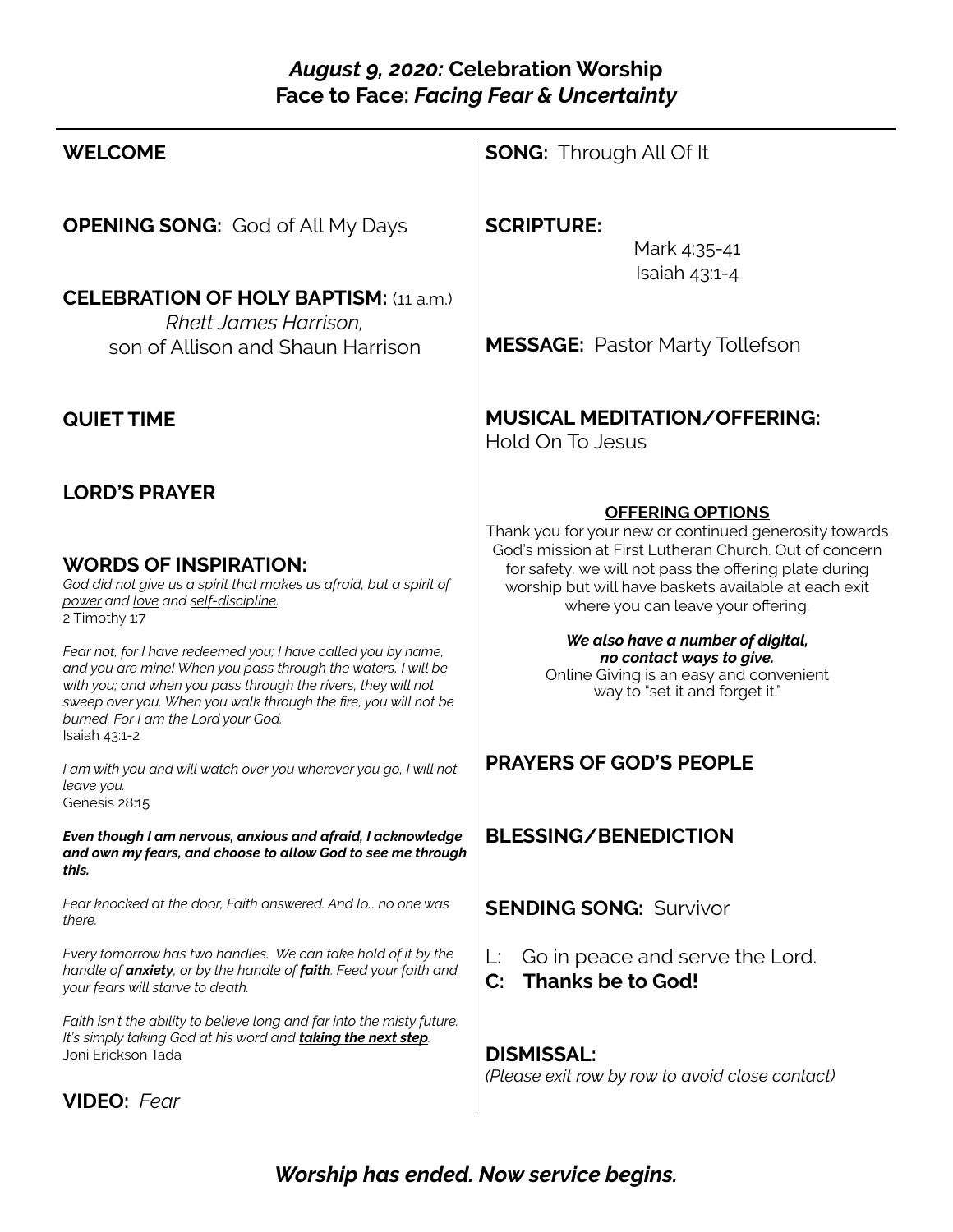

O

 $\bullet$ 

# **LUTHERAN<br>WORLD RELIEF** Help Us OOL Fill 100+

shop now This fall, First Lutheran will support Lutheran World Relief's School Kit ministry by providing school supply kits to children and adults in need. We invite you to

> for the best back-to-school deals **in August**  to help fill as many kits as FLC can! Please drop off the supplies after Labor Day to help us prepare for the packing!

## Items to buy for kits:

- 70-sheet notebooks of wide- or
- college-ruled paper
- 30-centimeter rulers, or with centimeters & inches
- pencil sharpeners
- scissors (safety scissors with embedded steel blades)
- $-$ #2 pencils with erasers
- black or blue ballpoint pens (no gel ink)
- crayons (16 or 24 count)
- $-2\frac{1}{2}$ " erasers

Visit **lwr.org/schoolkits** for details. Questions? Contact **Pastor Stephanie**: 701.235.7389 or stollefson@flcfargo.org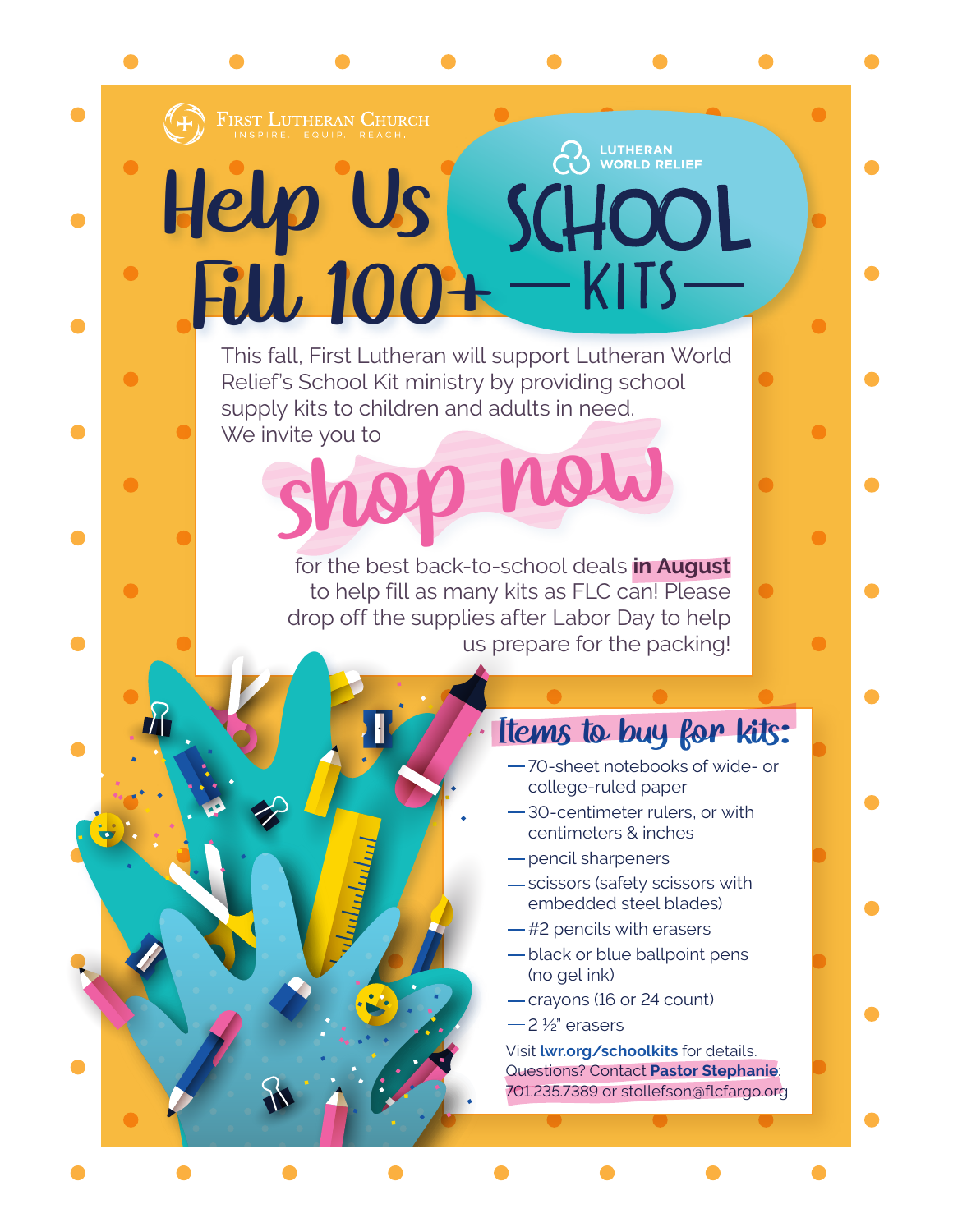## **NEWS&EVENTS**

## Visit our website for more detailed information and to register: www.flcfargo.org.

#### **Annual Meeting 2020**

Last Sunday, August 2, First Lutheran held its 2020 Annual Meeting at 10 a.m. in The Great Hall.

More than 115 eligible voting members attended providing a quorum for the meeting. The meeting was led by Council President Gary Inman.

- ė. Church Council nominees Matthew Frisk and Gary Haugo were elected to serve on the Church Council. Thank you to out-going Council members Kathy Helming and Loren Stahl for their service the past six years.
- Nominating Committee nominees John Benson and  $\bullet$ Emily Hatch were elected to the Nominating Committee.
- The proposed fiscal 2020/2021 budget was reviewed  $\bullet$ and approved.

If you were unable to attend, copies of the Annual Report are available at the Welcome Desk. A digital copy will also be available on our website, flcfargo.org. Thank you for your interest and participation in the governance of our ministries.

#### **Face to Face: Summer Sermon Series**

Physical distance. Isolation. Uncertainty. Loneliness. Virtual reality. Church scattered.

Our desire, as Christians, is to continually seek the face of God. This summer, follow our worship series as we look at biblical and everyday encounters with the living God, no matter the circumstances.

**CHURCH OFFICE: 701.235.7389** info@flcfargo.org

**SUMMER OFFICE HOURS / WELCOME DESK: MON-THURS 8 a.m. - 4 p.m.** FRI 8 a.m. - 12 p.m. SUN 8:30 a.m. - 12:30 p.m.

Wi-Fi: FLCGuest, password: FirstLutheran619

## **CELEBRATEPRAYER**

Our Prayer Partners meet every Tuesday morning at 9 a.m. and the staff gathers daily for prayer at 10 a.m. in the Chapel. The following have asked to be prayed for publicly: Betty Mausbach-Jevne, Wes Briggs, Lisa Kunkel, Lona Binder-Hermanson, Gail Zimprich, Kathy Otheim, Char Maas, Delores Brynjulson, Jim Frisk, Ann Brown, **Steve Brown, and Archie.** 

The sympathy and prayers of First Lutheran are offered to the family and friends of Oscar Nelson; Pastor John Mehl; Odin Dahl, husband of Sandi; Tom Edmunds, husband of Jordana, father of Isaiah, Milo, Tobias, Ryker, and Eva; and Donna Zimmerman, mother of Cari Frisk.

#### **CHRISTIANEDUCATION**

Kids are an important part of FLC! Christian Ed classes run September-May for 3-year olds through high school.

Due to the COVID-19 environment, summer programming has been cancelled (i.e., camps, VBS). Enjoy the summer break! Watch for upcoming communications about plans for fall classes.

The Little Gifts Nursery will remain closed until futher notice.

## YOURMINISTRYTEAM

**Pr. Corey Biertness Pr. Laurie Neill Pr. Stephanie Tollefson Pr. Marty Tollefson Rollie Johnson Shelly Erickson Erik Carlson Marlee Robertson** Meggie Bjertness, Intern Pr. Katie Kringstad, Intern Pr. **Ruth Hanson** 

cbjertness@flcfargo.org ineill@flcfargo.org stollefson@flcfargo.org mtollefson@flcfargo.org rjohnson@flcfargo.org serickson@flcfargo.org ecarlson@flcfargo.org mrobertson@flcfargo.org mbjertness@flcfargo.org kkringstad@flcfargo.org rhanson@flcfargo.org

View the entire staff online at www.flcfargo.org

#### **Council Officers:**

Gary Inman, President 701.371.1563 Sindy Keller, Vice President 701.238.2088 Treasurer & Secretary to be named August 21